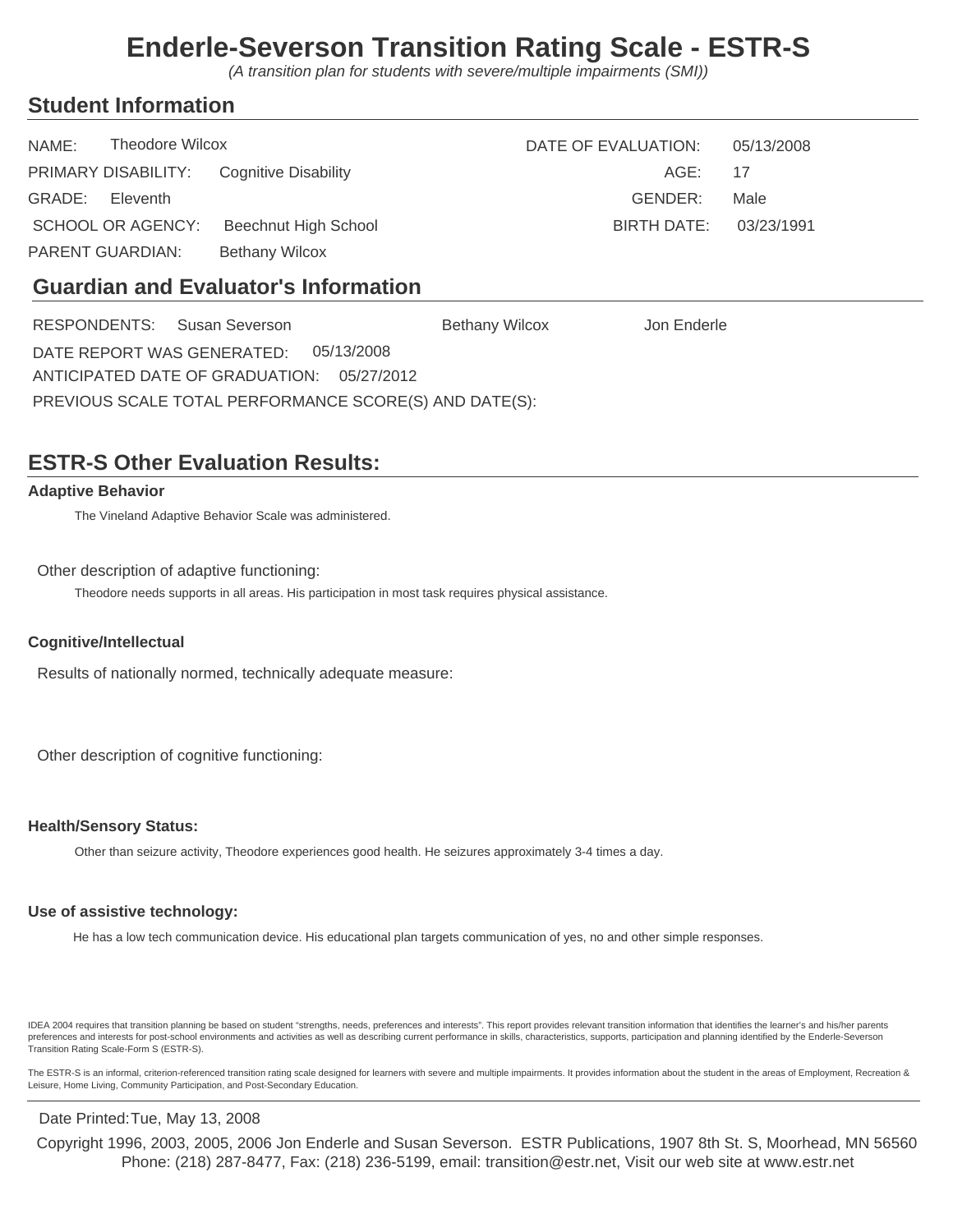(A transition plan for students with severe/multiple impairments (SMI))

## **Employment**

The fine motor skills that Theodore demonstrates include: Grasping objects. Pushing objects. Sweeping objects into containers. Manipulating objects. Turning objects. Transferring objects. Pointing to objects and pictures. Pressing buttons.

The gross motor skills that Theodore demonstrates include: Pushing. Sitting without supports. Walking.

Elements of time that Theodore has an awareness of include:

Theodore's attendance reflects: rarely absent from school.

Employment tasks Theodore has performed: -JOB: School -TASKS PERFORMED: Shredding -ACCOMMODATIONS: Physical assistance

Theodore inconsistently adapts to changes in routines and schedules.

Theodore does not initiate tasks.

Theodore needs verbal and/or physical cues to start/stop a behavior when asked .

The interpersonal skills that Theodore demonstrates include: Turning head or eyes towards person speaking. Demonstrating an understanding of 'yes'. Demonstrating an understanding of 'no'. Using a communication device.

Theodore requires physical assistance to complete work tasks.

Date Printed:Tue, May 13, 2008 Page 2 of 7 Phone: (218) 287-8477, Fax: (218) 236-5199, email: transition@estr.net, Visit our web site at www.estr.net Copyright 1996, 2003, 2005, 2006 Jon Enderle and Susan Severson. ESTR Publications, 1907 8th St. S, Moorhead, MN 56560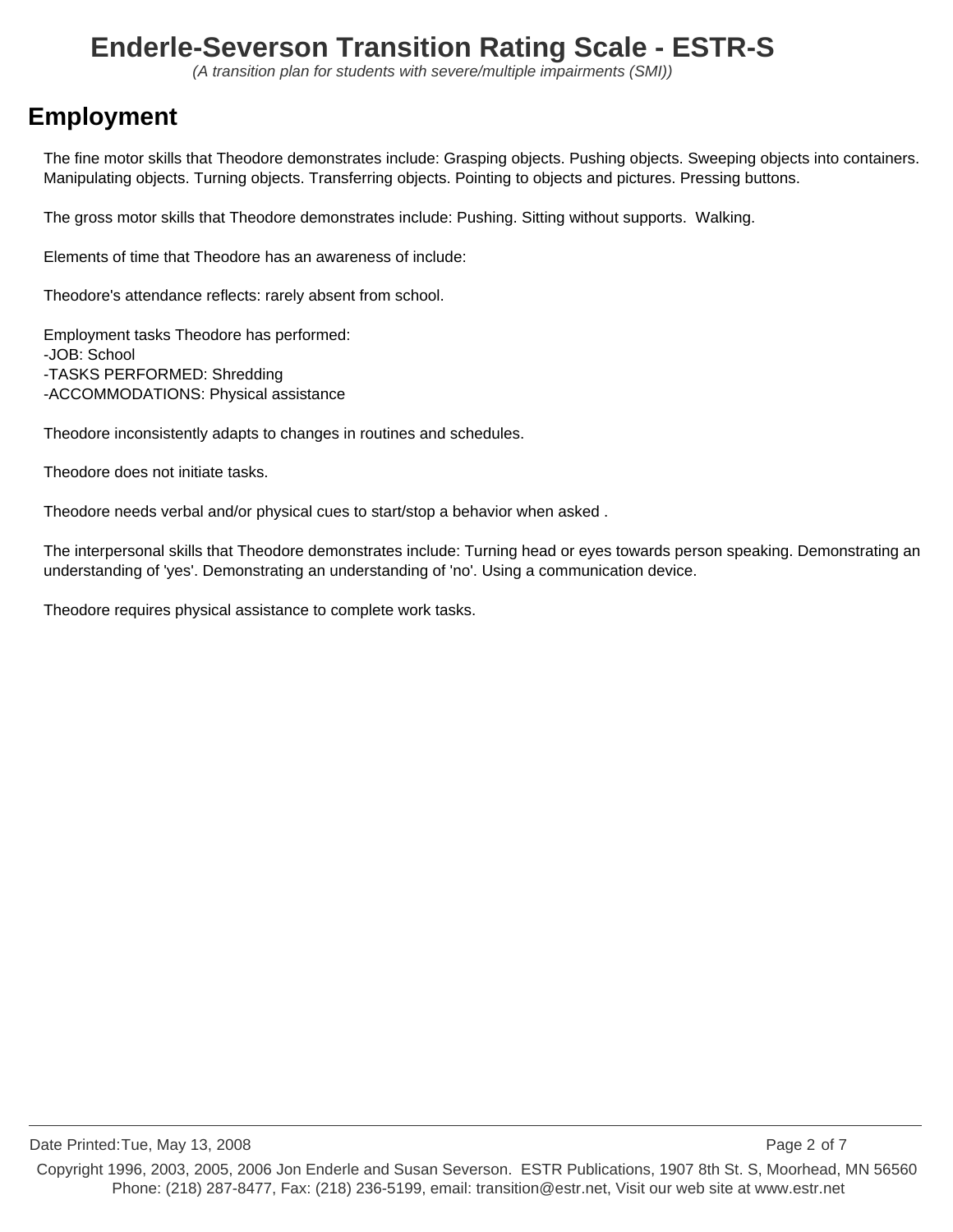(A transition plan for students with severe/multiple impairments (SMI))

## **Recreation and Leisure**

Theodore is interested in: Objects - Using the switch to activate music.. Family - Mom and Dad. Peers - Enjoys watching his classmates..

For entertainment, Theodore: Enjoys listening to music on the radio..

The interactive activities that Theodore enjoys include: Showing an interest in activities. Showing an interest in peers: Enjoys watching people.. Interacting with objects.

Theodore does not interact with adults.

Theodore does not interact with peers.

Theodore participates in age-appropriate activities - Walking, listening to music, watching television.

In public places, Theodore Making inappropriate noises in public.

Theodore is involved in physical activities on a regular basis - Walking outside or in the gymnasium.

Theodore converses with others:

Theodore does not participate in extracurricular activities.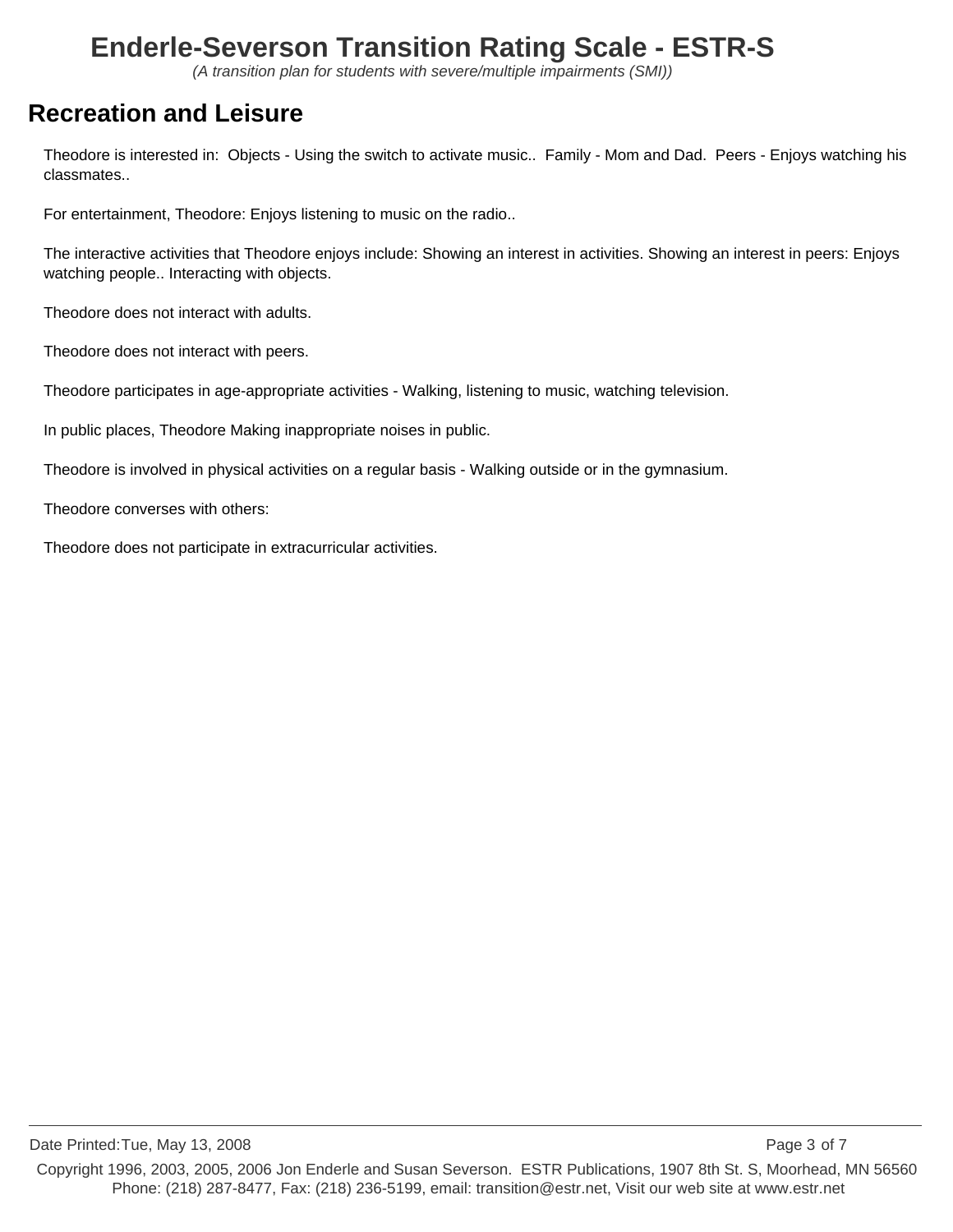(A transition plan for students with severe/multiple impairments (SMI))

## **Home Living**

Theodore cares for personal toileting as follows: Uses the toilet with assistance and On a schedule. Needs physical assistance.

Theodore cooperates in hygiene tasks (washing hands & face, brushing teeth, bathing).

Theodore cooperates in dressing and undressing.

Theodore is able to communicate personal information (includes the use of communication device) - unable to communicate personal information.

Theodore participates in food preparation tasks - Presses switch to operate appliances. Participates with physical assistance in cooking procedures.

Theodore does not demonstrate acceptable eating behaviors.

Theodore does not demonstrates behavior that endanger himself.

Theodore does not participate in household cleaning tasks.

Theodore does not participate in clothing selection.

Theodore takes prescription and nonprescription medications - Seizure medication..

Theodore is unable to sign his/her name in some manner.

Theodore participates in preventive health care through: Exhibiting good sleep patterns. Visiting the doctor on a regular basis - Parents take him for regular check-ups. Visiting the dentist on a regular basis - Parents take him for regular check-ups.

Theodore does not have a checking account.

Theodore does not have a savings account.

Theodore has medical and/or support needs. Feeding: Requires physical assistance. Shows food aversion on first few bites.. Skin care: Special face ointment.. Seizure management: Currently takes medication for seizures.. Therapy services: Range of motion activities..

Date Printed:Tue, May 13, 2008 Page 4 of 7

Phone: (218) 287-8477, Fax: (218) 236-5199, email: transition@estr.net, Visit our web site at www.estr.net Copyright 1996, 2003, 2005, 2006 Jon Enderle and Susan Severson. ESTR Publications, 1907 8th St. S, Moorhead, MN 56560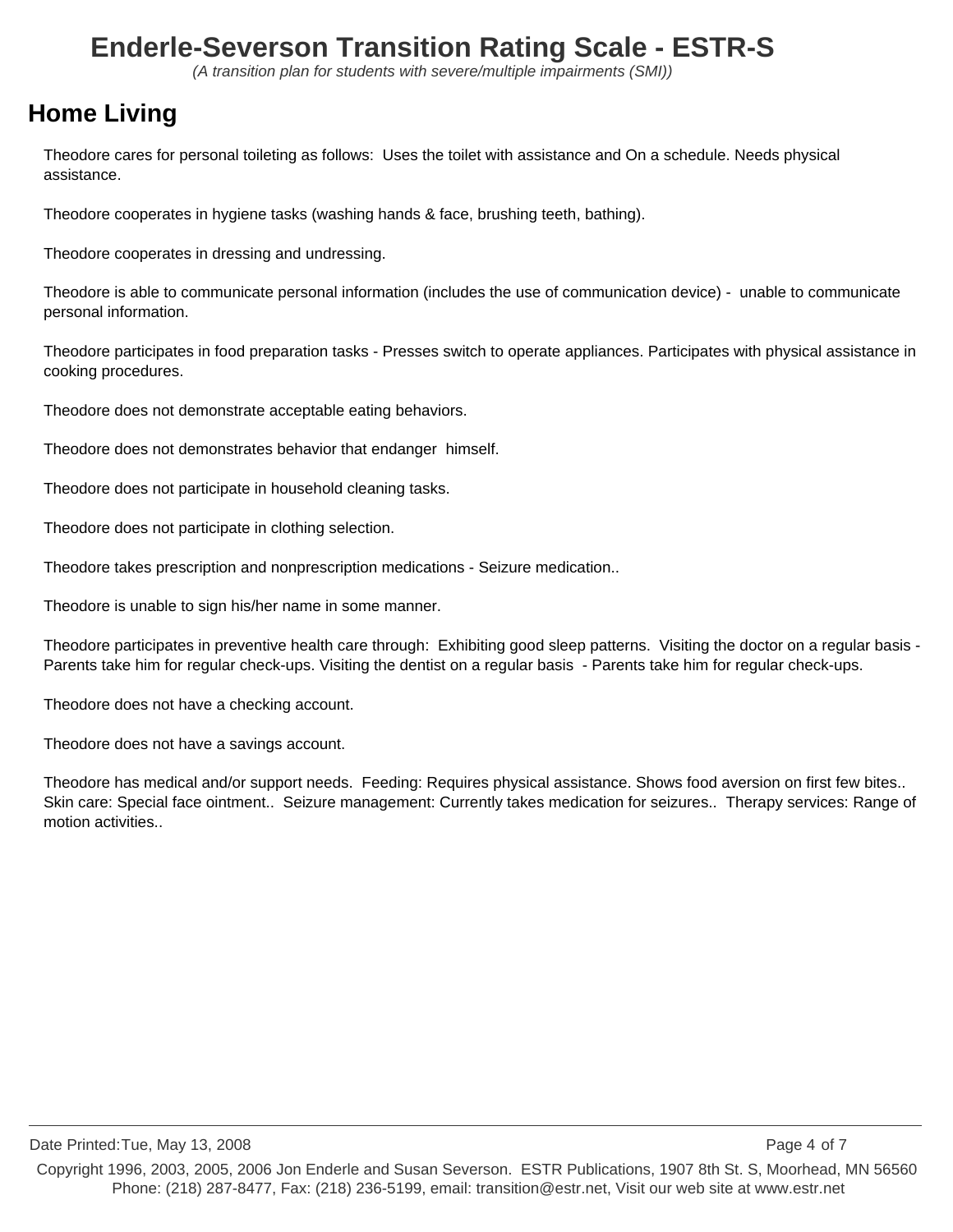(A transition plan for students with severe/multiple impairments (SMI))

## **Community Participation**

Theodore accesses specified areas within his/her school and neighborhood with assistance.

Theodore does not have an understanding of community signs.

Theodore participates in ordering his/her food in restaurants, ordering with assistance.

Theodore goes places in the community - Parents take him shopping and to community events.

Theodore does not shop for groceries.

Theodore does not participate in paying for purchases.

Theodore demonstrates appropriate social behaviors in the community - Most of the time he is appropriate although he makes some inappropriate noises.

Theodore has a means of transportation in the community - Parents transport him to and from school.

Theodore does not have a realistic plan for addressing post secondary housing needs.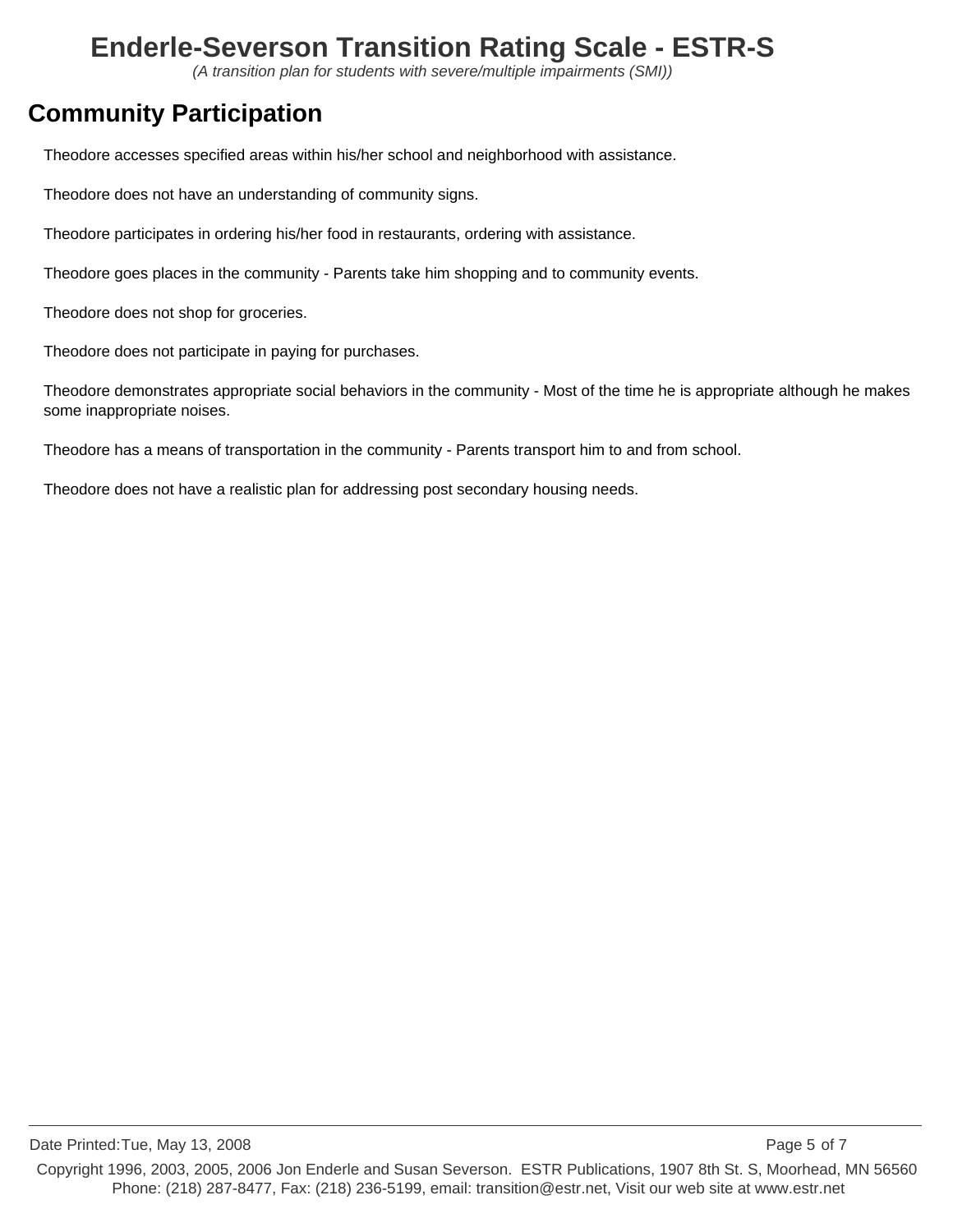(A transition plan for students with severe/multiple impairments (SMI))

## **Post Secondary Education**

Theodore's issue of legal guardianship or conservatorship has NOT been addressed.

Relevant supports have been included in Theodore transition plan - Rehabilitation services and DD case management services have attended IEP meetings.

Theodore does not show interest in specific vocational tasks.

**Theodore** 

Theodore has not experienced vocational assessment.

Theodore's has not identified post secondary housing options.

Application has not been made for post secondary housing.

Theodore has not identified necessary financial resources for post high school life.